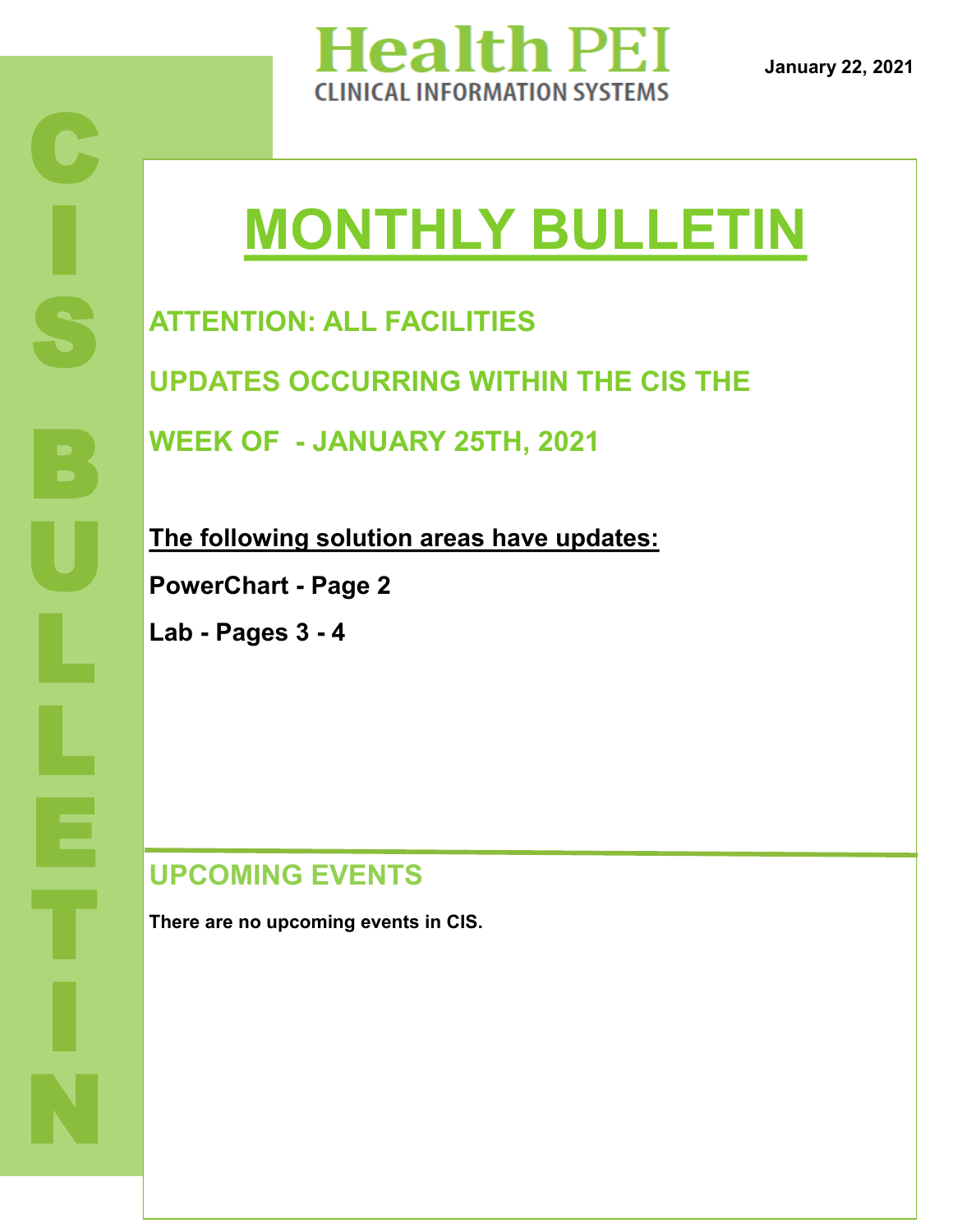# **Health PEI** CLINICAL INFORMATION SYSTEMS

### **PowerChart Update:**

### **Medication Administration times to be adjusted for the following (subcutaneous) anticoagulants:**

Heparin q12h timed will be changed from 1000/2200 to 0900/2100

Fondaparinux (Arixtra) q24h timed will be changed from 1000 to 0900

Dalteparin (Fragmin) q24h timed will be changed from 1000 to 0900, and q12h timed from 1000/2200 to 0900/2100

Enoxaparin (Lovenox) q24h timed will be changed from 1000 to 0900, and q12h timed from 1000/2200 to 0900/2100

**New Proning Patient -** as per protocol order for QEH & PCH

| <b>Ex Details for Proning Patient as per protocol</b><br>Details III Order Comments |                                                                                            |
|-------------------------------------------------------------------------------------|--------------------------------------------------------------------------------------------|
| $+ 2 h.$ $ V $ $\vee$                                                               |                                                                                            |
| $\frac{4}{7}$ ~ 1353<br>Start Date/Time: 2021-Jan-18<br>÷                           | Instructions: 16 hours prone, 8 hours supine<br>unless otherwise specified by<br>Provider. |
| Intubated: $\bigcap$<br>Yes $\odot$ No                                              |                                                                                            |

#### **Reminder:**

To Consult Rehabilitation Medicine Specialists (aka 'physiatrist'), please do not use the 'Consult

Physician' order. The correct order for this service is the **Consult Rehabilitation Medicine** order. An easy

way to search is to enter 'consult reh' and the correct order will populate.

The Rehabilitation Medicine Specialists use a multi-patient task list to organize their patients. They will

not have the patient populate to their list if ordered through the general 'Consult Physician' order.

Continue to call when you have a patient in need of this service. If your patient is not seen in one or two days, please call the Rehabilitation Medicine Department.

| <b>TRAINING, QEHPHYS PT3</b><br>Inpatient [2021-Jan-08 11:45:00 - <no -="" date="" discharge="">]</no> |                                                           |                                      |            | A <sub>g</sub><br>D |
|--------------------------------------------------------------------------------------------------------|-----------------------------------------------------------|--------------------------------------|------------|---------------------|
| <b>Violent/Aggressive:</b>                                                                             |                                                           |                                      |            |                     |
| consult reh<br>Search:                                                                                 |                                                           | Contains<br>Type: 65<br>$\checkmark$ | All Orders | $\checkmark$        |
|                                                                                                        | $\bigoplus$ $\bigotimes$ $\bigotimes$ $\bigoplus$ Folder: | Search within:                       | Αll        | $\checkmark$        |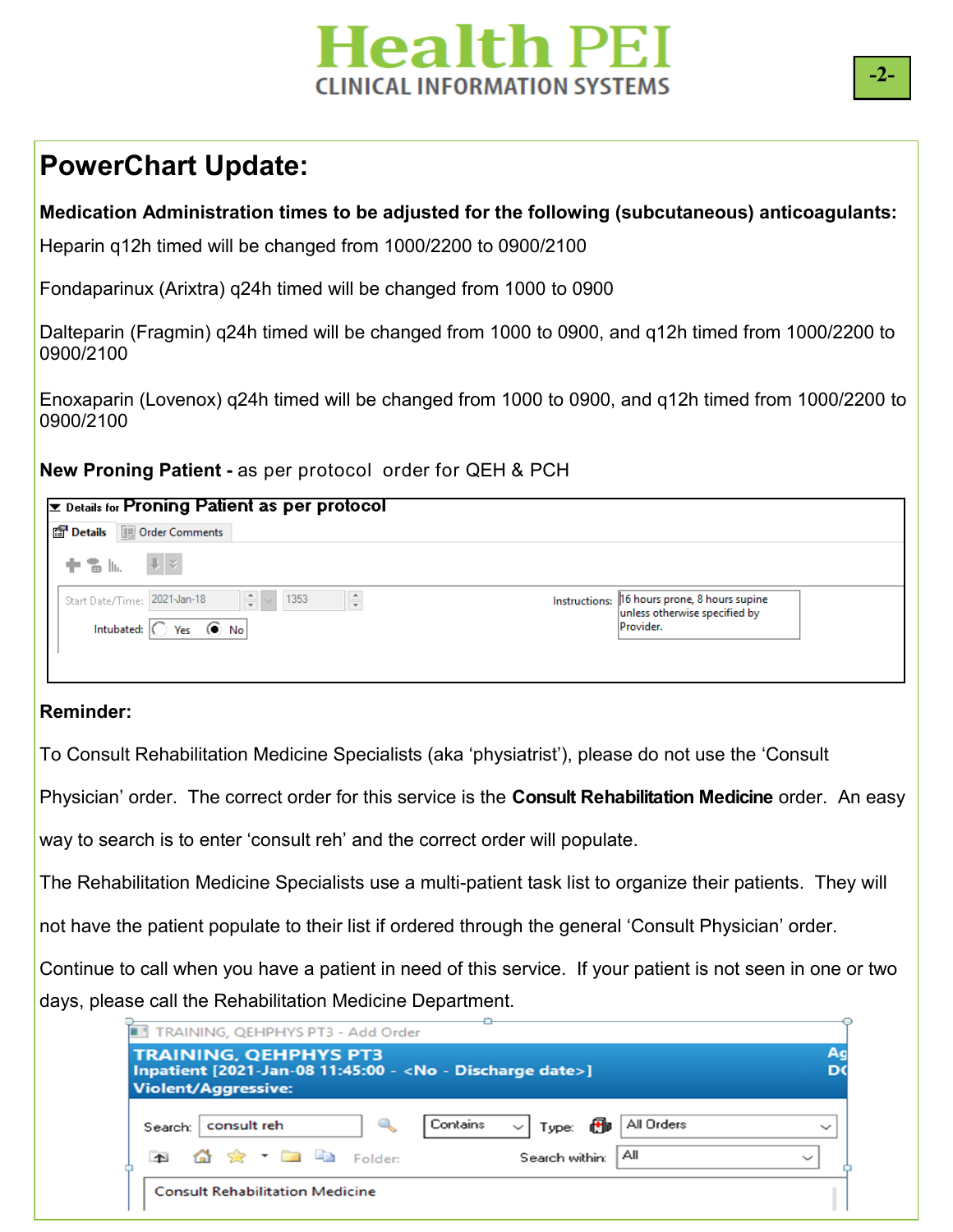# **Health PEI CLINICAL INFORMATION SYSTEMS**

# **Lab Update:**

To reflect changes in Laboratory testing:

**eGFR-MDRD** orderable is being removed and is being replaced by **eGFR(CKD-EPI)**

### **Before Change:**

This test is generally reflex ordered on Creatinine samples, although previously CPOE orders were found searching under "eGFR-MDRD", "GFR" or "Glomerular Filtration Rate".

| <b>P ZZTEST, PATIENT FIVE - Add Order</b>                                                                                 |                                                                 |                                            |
|---------------------------------------------------------------------------------------------------------------------------|-----------------------------------------------------------------|--------------------------------------------|
| <b>ZZTEST, PATIENT FIVE</b><br>Outpatient [2020-Dec-23 10:24:15 - < No - Di DOB:1943-Dec-21<br><b>Violent/Aggressive:</b> | Age: 77 years                                                   | <b>Sex:Female</b><br>MRN:888000127         |
| egfr<br>Search:<br>$\bigcirc$ $\bigcirc$ $\bigcirc$ $\bigcirc$ $\bigcirc$ Folder:                                         | Contains<br>ð<br>$\checkmark$<br>Type:<br>Αll<br>Search within: | All Orders<br>$\checkmark$<br>$\checkmark$ |
| eGFR-MDRD                                                                                                                 |                                                                 |                                            |

| <b>Recent Results</b>                                    | <b>Vitals</b>     | Lab | Diagnostic Imaging | Warfarin              | Respiratory/COPD  | <b>PACU Documentation</b>      |
|----------------------------------------------------------|-------------------|-----|--------------------|-----------------------|-------------------|--------------------------------|
| Flowsheet:                                               | <b>Quick View</b> |     | $\checkmark$       | Level:<br>$\cdots$    | <b>Quick View</b> | <b>◎ Table</b><br>$\checkmark$ |
| $\leftarrow$                                             |                   |     |                    |                       |                   |                                |
| <b>Navigator</b><br>Chemistry<br>$\overline{\mathbf{v}}$ |                   | ⊡   | Show more results  |                       |                   |                                |
|                                                          |                   |     | <b>Quick View</b>  | 2021-Jan-<br>07 11:52 |                   |                                |
|                                                          |                   |     | Chemistry          |                       |                   |                                |
|                                                          |                   |     | Creatinine         | 58 umol/L             |                   |                                |
|                                                          |                   |     | e-GFR (MDRD)       | $* > 60$ mL/n         |                   |                                |
|                                                          |                   |     |                    |                       |                   |                                |

: